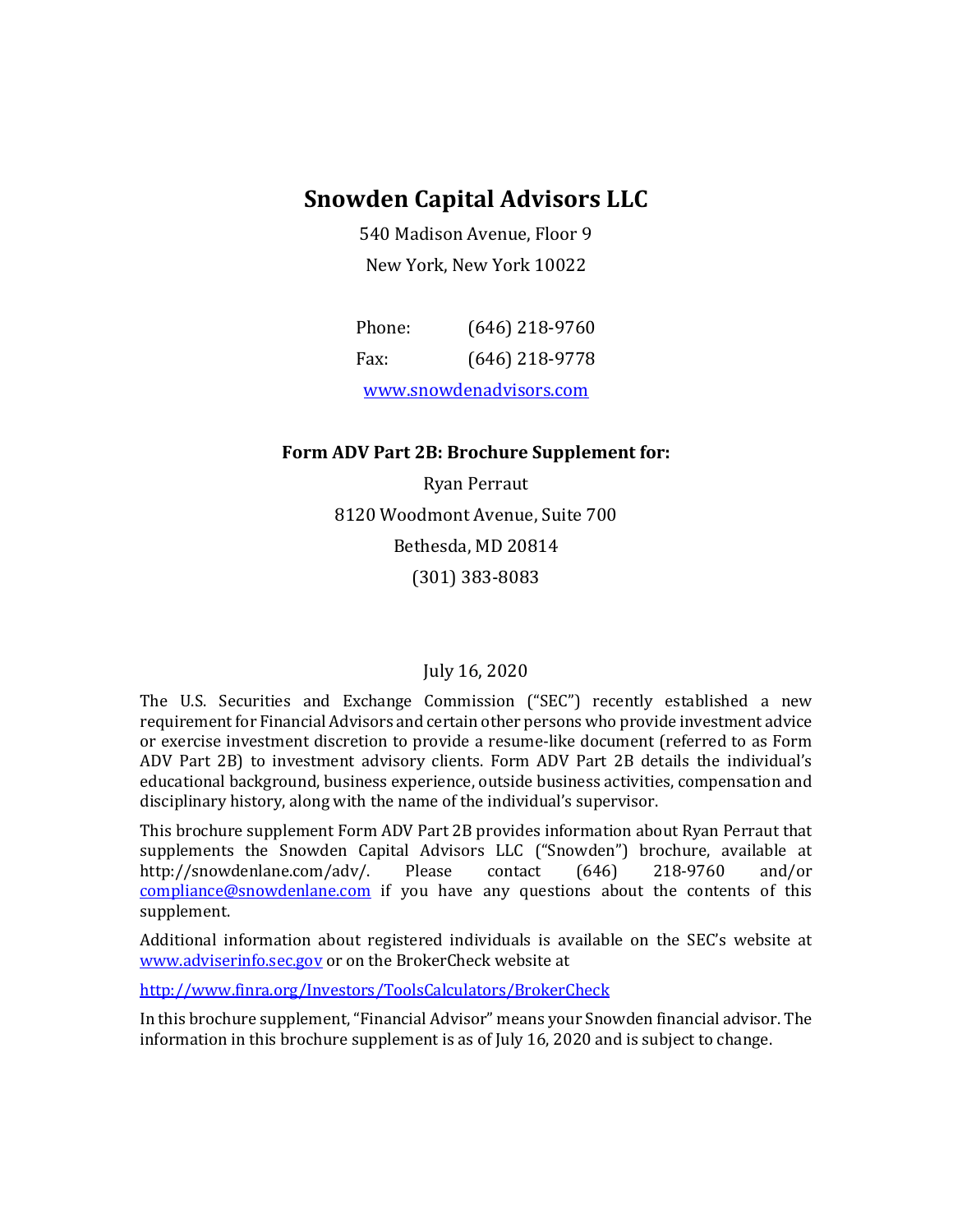# **ITEM 2 EDUCATIONAL BACKGROUND AND BUSINESS EXPERIENCE**

This section provides information about your Financial Advisor's age, educational background and employment history. The business background information reflects the last five years as reported in the Financial Industry Regulatory Authority ("FINRA") Central Registration Depository ("CRD").

| Year of Birth              | 1979                                                                        |
|----------------------------|-----------------------------------------------------------------------------|
| Education                  | Georgetown University, Bachelor's Degree                                    |
|                            | Columbia University, Masters of Business<br>Administration, MBA             |
| <b>Current Position</b>    | Financial Advisor, Snowden Capital Advisors LLC,<br>2015-present            |
| <b>Business Background</b> | Financial Advisor, Merrill Lynch, Pierce Fenner &<br>Smith, Inc., 2014-2015 |

#### **ITEM 3 DISCIPLINARY INFORMATION**

This section includes details about certain legal and disciplinary events. Ryan Perraut does not have any reportable disciplinary events or other legal events that require disclosure under Form ADV Part 2B.

The SEC requires registered investment advisers to disclose certain legal and disciplinary events about your Financial Advisor and other investment adviser employees. The disciplinary reporting requirements for broker-dealers and investment advisers differ significantly, with FINRA requiring broker-dealers to report on matters that are not required to be reported by registered investment advisers. As a result, this brochure supplement excludes matters that are not required to be reported by investment advisers, such as pending complaints and arbitrations, matters that are found or settled in our favor, certain settlements of arbitrations and complaints, as well as bankruptcies, judgments, liens, bonds and investigations.

Above are certain material legal and disciplinary events about your Financial Advisor, if any, that are disclosed on the BrokerCheck system. If your Financial Advisor does not have any material legal or disciplinary disclosures under Form ADV requirements, we will indicate as such above.

Please note that if the person is not registered with FINRA, we have collected substantially similar information from the employee.

For more information on your Financial Advisor or any other registered firm employee, you can go to the SEC's Investment Adviser Public Disclosure website at  $\frac{http://www.adviserinfo.sec.gov/}$  or FINRA's BrokerCheck website at <http://www.adviserinfo.sec.gov/>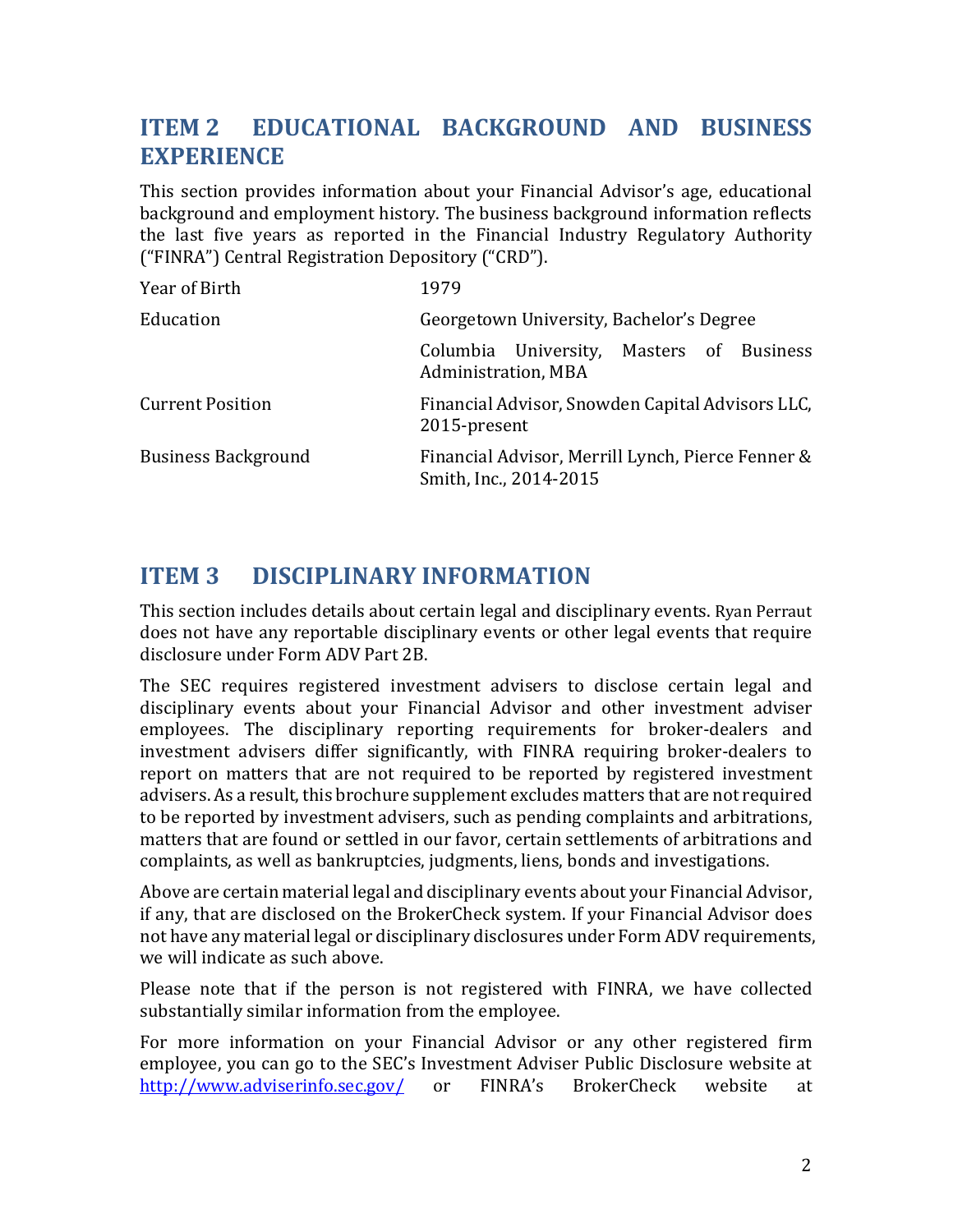<http://www.finra.org/investors/ToolsCalculators/BrokerCheck/> and enter the applicable name into the investment adviser representative/broker search.

# **ITEM 4 OTHER BUSINESS ACTIVITIES**

This section describes investment-related or other reportable businesses or occupations in which your Financial Advisor is engaged in addition to his/her activities in providing investment advisory services, including potential conflicts of interest that arise as a result of these other activities.

#### **Investment-Related Activities and Occupations**

Ryan Perraut is a registered representative of Snowden Account Services, Inc. ("SAS"), which is registered as a broker-dealer with the SEC. Your Financial Advisor is registered with SAS to offer clients a broad range of products and services.

Your Financial Advisor may suggest or recommend that investment advisory clients use securities or other financial products, execution and custody services, or products or services of an affiliate. In addition, your Financial Advisor may suggest or recommend that advisory clients purchase or sell certain insurance products through advisory and non-advisory investment accounts. Snowden Financial Advisors are compensated based on, among other things:

- Commissions and other transaction-based compensation on the purchase or sale of certain securities;
- Investment advisory program asset-based fees and other fees associated with such programs;
- Distribution and service fees earned from the sale of mutual funds and other investment products.

Your Financial Advisor also may be compensated based on the sale of certain products and services offered through affiliates of Snowden. Consistent with firm policies, Financial Advisors may attend training events, due diligence meetings and other events provided and paid for by the sponsors of mutual funds and other investment products that the Financial Advisor may recommend to his/her clients. The receipt of this cash and non-cash compensation creates an incentive for Financial Advisors to recommend investment products based on the compensation received. We address these conflicts of interest by maintaining policies and procedures on the suitability and supervision of the advisory programs and services we offer you, and by disclosing our practices to ensure you make a fully informed decision.

Your Financial Advisor may act as a trustee, fiduciary or executor for certain familyrelated investment accounts and may earn commissions or other compensation on such accounts.

#### **Other Business Activity**

Ryan Perraut is not currently engaged in any reportable business activities outside of his/her employment with Snowden Capital Advisors LLC.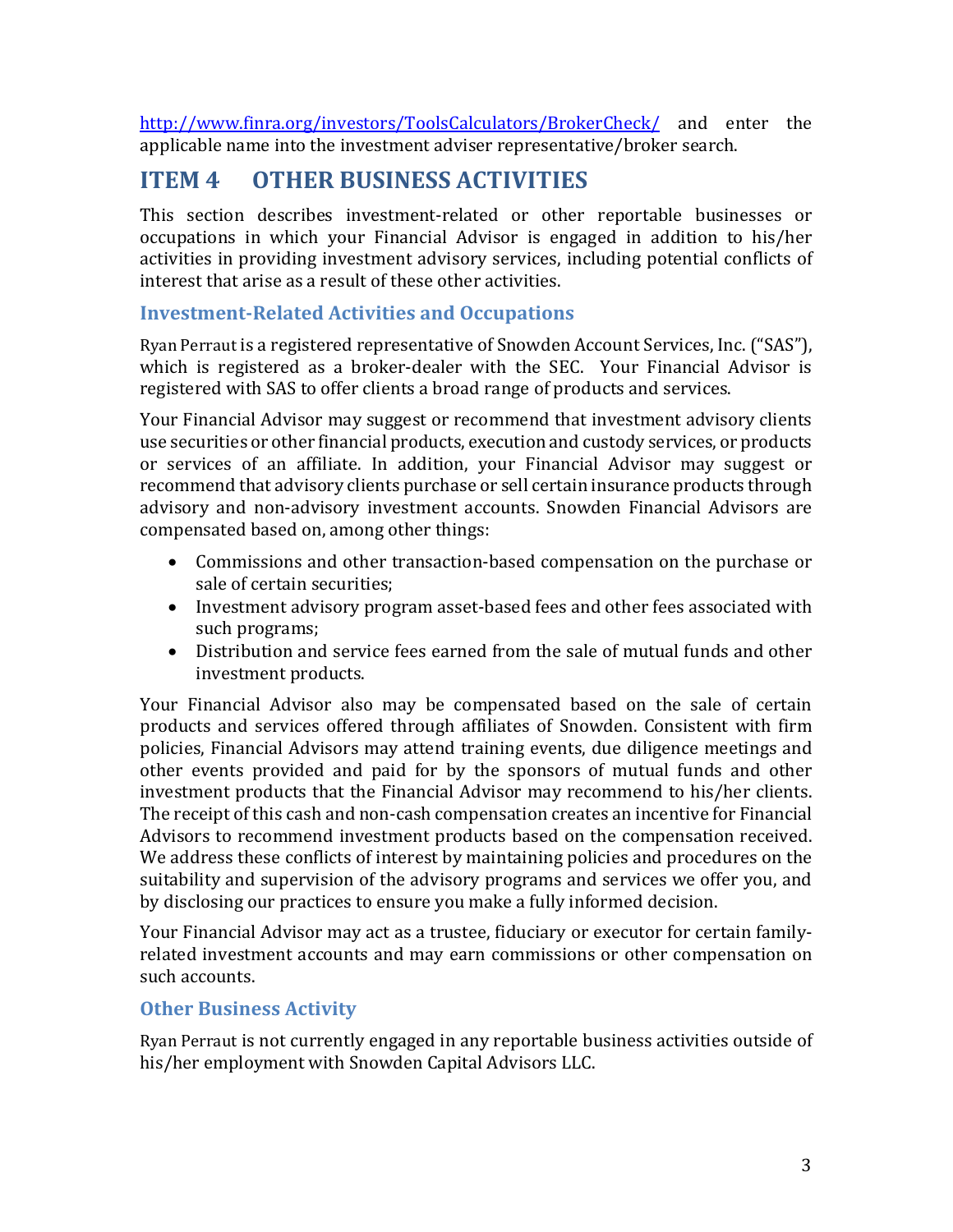### **ITEM 5 ADDITIONAL COMPENSATION**

Investment advisers, such as Snowden, are required to act in the best interest of their clients, and our Financial Advisors are required to recommend only investment advisory programs, investment products and securities that are suitable for each client based upon the client's investment objectives, risk tolerance and financial situation and needs. Certain of our compensation practices, however, may create actual or potential conflicts of interest that we would like to highlight. That said, these compensation practices are internal payments from Snowden to your Financial Advisor and do not result in additional charges to you.

Your Financial Advisor receives incentive compensation based on a percentage of the eligible revenue earned on the investment advisory and brokerage activities attributable to the accounts he/she services, as determined by Snowden.

The amount of compensation your Financial Advisor earns varies depending on the type of investment advisory program, service or product offered. These differences create a conflict of interest in that there is a potential financial incentive for your Financial Advisor to recommend or select certain investment advisory programs, services or products based on the nature of the compensation your Financial Advisor receives. However, as mentioned above, our Financial Advisors are required to recommend investment advisory programs, investment products and securities that are suitable for each client based upon the client's investment objectives, risk tolerance and financial situation and needs.

Your Financial Advisor is also eligible to receive referral fees and share in revenue generated from the services provided to his/her clients by Snowden affiliated companies. This revenue is taken into consideration in determining the incentive compensation described above.

Your Financial Advisor has received recruiting and retention payments that subject him/her to certain ongoing responsibilities. These payments take the form of an upfront loan. As each repayment obligation arises, your Financial Advisor is eligible for a continuing service bonus contingent on your Financial Advisor's continued employment and maintenance of a certain level of assets serviced by the Financial Advisor, and that continuing service bonus is used by the Financial Advisor to offset the current repayment obligation each year. The amount paid to Financial Advisors under these arrangements generally is based to a large extent on the size of the business serviced by the Financial Advisor either at Snowden or at a prior firm. In addition, your Financial Advisor is eligible for future bonus payments based on the total assets in accounts that he/she services at Snowden and the revenue generated from those accounts at some defined point in the future. These bonuses are in addition to the incentive compensation to which your Financial Advisor is otherwise entitled as a Snowden Financial Advisor.

Your Financial Advisor is subject to policies that prohibit the acceptance of gifts and entertainment that may influence the nature of the investment advice provided to clients. Consistent with these policies, your Financial Advisor is permitted to receive